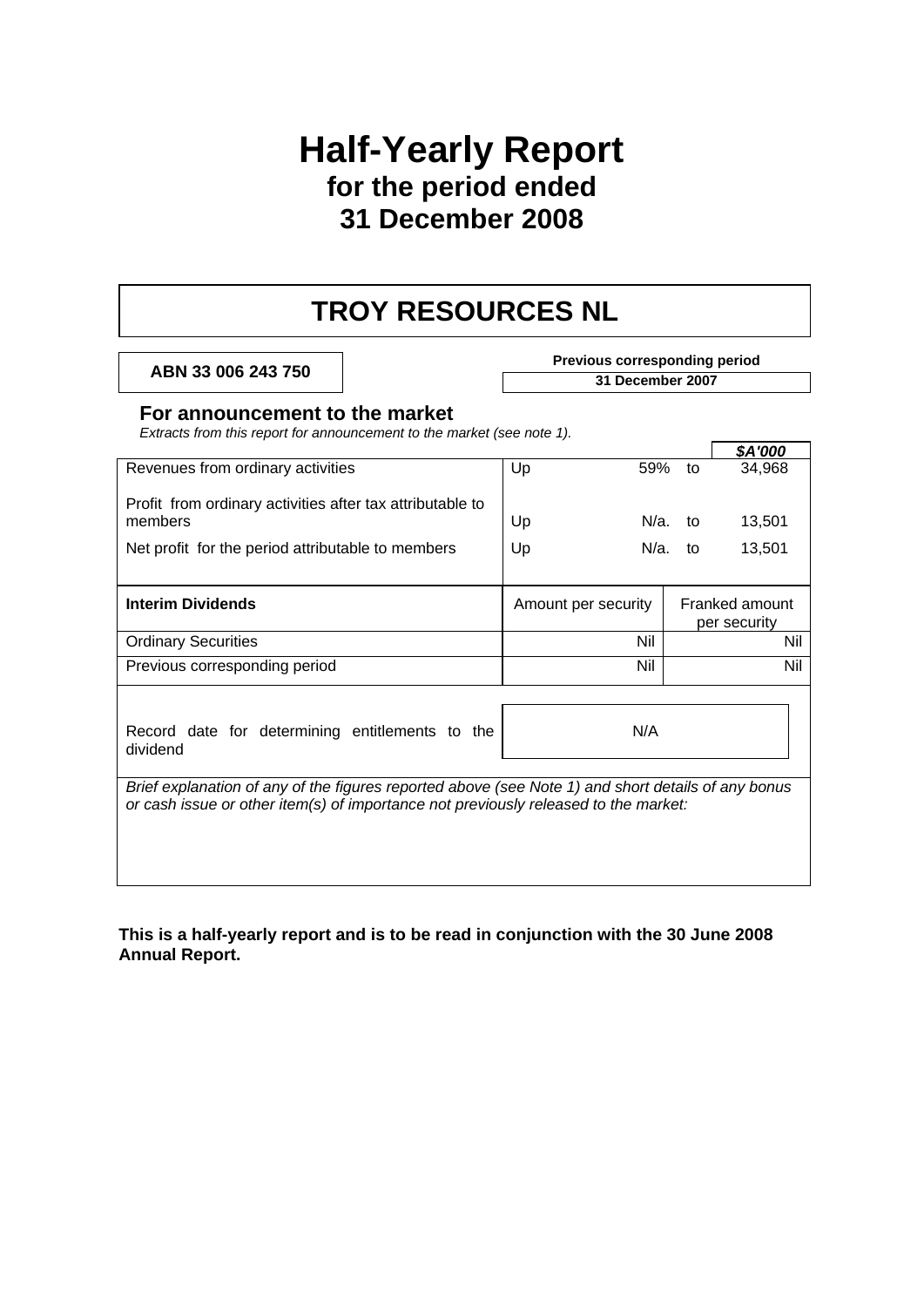

TROY RESOURCES NL ABN 33 006 243 750

All Correspondence to: PRINCIPAL OFFICE Ground Floor 44 Ord Street West Perth 6005 Western Australia Telephone: (61 8) 9481 1277 Facsimile: (61 8) 9321 8237 Email: troy@troyres.com.au Web Site: www.try.com.au

*NOT FOR DISTRIBUTION TO UNITED STATES NEWSWIRE SERVICES OR FOR DISSEMINATION IN THE UNITED STATES* 

#### **PRESS RELEASE**

23 February 2009

#### **TROY REPORTS A PROFIT AFTER TAX OF A\$13.5 M FOR THE HALF YEAR ENDED DECEMBER 31, 2008**

#### **PERTH, Western Australia: Troy Resources NL ("Troy") (TSX: TRY, ASX: TRY)**

#### **Highlights**

- Troy announced a first half profit after tax of A\$13.5m, this compares with a net loss of A\$5.4m in the corresponding period last year.
- The result includes a non-cash impairment charge of A\$5.5m reflecting the significant fall in the market value of listed equity investments. Thus the profit after tax but before non-cash write-downs was A\$19m.
- Cash and bullion reserves at the end of December 2008 of A\$60 million which represents A\$0.80 per fully diluted Troy share or over 60% of Troy's current market capitalisation.
- Half year gold production of 32,450oz up 66% on the corresponding half in the previous financial year.
- Commencement of ore production from the Mamão underground to replace production from the Lagoa Seca open cut at the Andorinhas mine in Brazil.
- In July Troy announced the sale of its stake in Comaplex Minerals Corp. for net proceeds of A\$48 million representing a gain of 77% on its initial investment of A\$27 million.
- Troy to extend the life of the Sandstone operation through calendar 2009.

Troy Resources NL ("Troy") today announced a profit of A\$13.5m for the half year ended 31 December 2008. This result compares to a loss of A\$5.4m in the previous corresponding half year.

The profit for the half year came from gold production of 32,450 oz and gold sales revenue of A\$34.97m (H1 FY2008: 19,496 oz and A\$21.9m).

The result was achieved after allowing A\$3.9 million for exploration expenditure (H1FY2008: A\$3.3m) and A\$5.7 million for depreciation and amortisation (H1FY2008: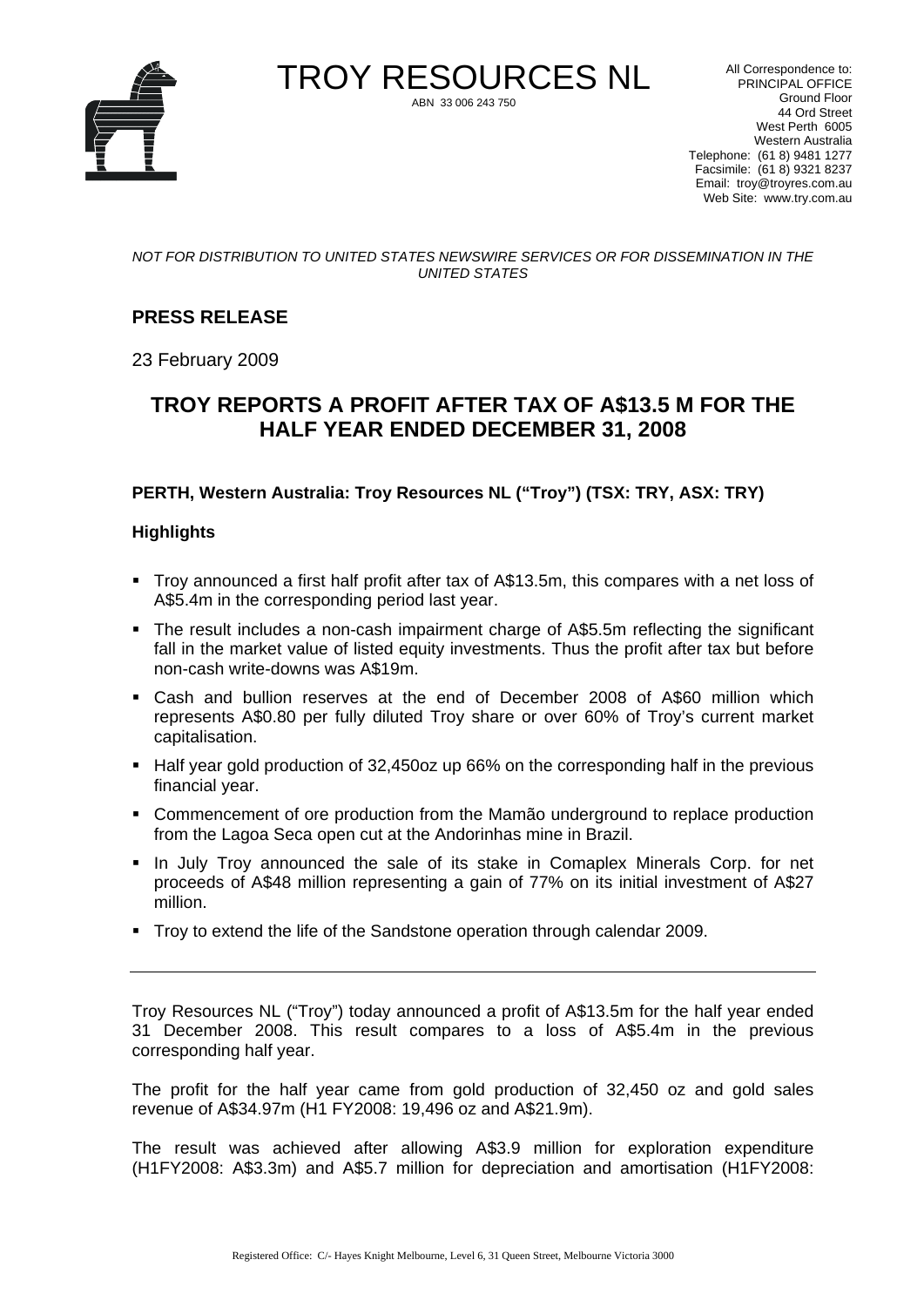A\$2.4m). It is important to note that Troy has an aggressive exploration program aimed at increasing reserves and resources and nearly all of this expenditure is expensed.

In July Troy announced the sale of its investment in Comaplex Minerals Corp, a TSX listed explorer, to Agnico Eagle. On closing Troy received net proceeds of A\$48 million. This represented a gain of 77% on its initial investment of A\$27 million only 18 months earlier. Troy booked a pre-tax profit of A\$21 million in this result from this transaction. Troy also retains a "top up" exposure should Agnico Eagle increase its interest in Comaplex above 50% within 18 months of the deal being signed.

The profit of A\$13.5m was also after a non-cash impairment charge on the Company's holdings in various listed equity investments.

The Sandstone operation in Western Australia, which has been the backbone of the Company over the last 9 years, was due to close in February 2009. Due to higher gold prices the Company announced in January that it will recommence mining of the Lord Nelson pit which will extend the life of the mine at least through the end of calendar 2009.

At the end of December 2008, Troy had cash reserves and bullion of A\$60 million, with no debt and no forward sales in place. Troy is excellently placed to participate in and lead the eventual consolidation of the junior gold industry.

**Commenting on the result, Troy CEO Paul Benson said; "This is a pleasing result with a profit after tax of A\$13.5m compared to a loss of A\$5.4m in the previous corresponding period. Gold production is up 66% and revenues from gold sales up 59%.** 

**The profit includes a non-cash charge of A\$5.5m which represents the fall in value of listed equities thus the "cash profit" before these write-downs was A\$19m.** 

**We are well positioned to benefit from the strong gold price with ongoing production from both Andorinhas and Sandstone and with A\$60m in cash and bullion we are well placed to capture value adding growth opportunities as they occur".** 

**For further information please contact:** 

**Mr Paul Benson Chief Executive Officer T: (618) 9481 1277 E: troy@troyres.com.au** 

Information of a scientific or technical nature in this report was prepared under the supervision of Peter J. Doyle, Vice President Exploration *and Business Development of Troy, a "qualified person" under National Instrument 43-101 – "Standards of Disclosure for Mineral Projects", a*  member of the Australasian Institute of Mining and Metallurgy. Mr. Doyle has sufficient experience, which is relevant to the style of *mineralization and type of deposit under consideration, and to the activity he is undertaking, to qualify as a "competent person" as defined in the 2004 edition of the "Australasian Code for Reporting of Exploration Results, Mineral Resources and Ore Reserves". Mr. Doyle has reviewed and approved the information contained in this report. For further information regarding the Sandstone project, including a description of Troy's quality assurance program, quality control measures, the geology, samples collected and testing procedures in respect of the Sandstone project please refer to the technical report entitled Troy Resources NL: Sandstone Gold project, Mid West Region Western Australia" dated June 2007, which is available under the Company's profile at www.sedar.com.* 

*This report contains forward-looking statements. These forward-looking statements reflect management's current beliefs based on*  information currently available to management and are based on what management believes to be reasonable assumptions. A number of factors could cause actual results, performance, or achievements to differ materially from the results expressed or implied in the forward looking statements. Such factors include, among others, future prices of gold, the actual results of current production, development and/or *exploration activities, changes in project parameters as plans continue to be refined, variations in ore grade or recovery rates, plant and/or equipment failure, delays in obtaining governmental approvals or in the commencement of operations.* 

*For purposes of Clause 3.4(e) in Canadian Instrument 43-101, the company warrants that Mineral Resources which are not Mineral Reserves do not have demonstrated economic viability.*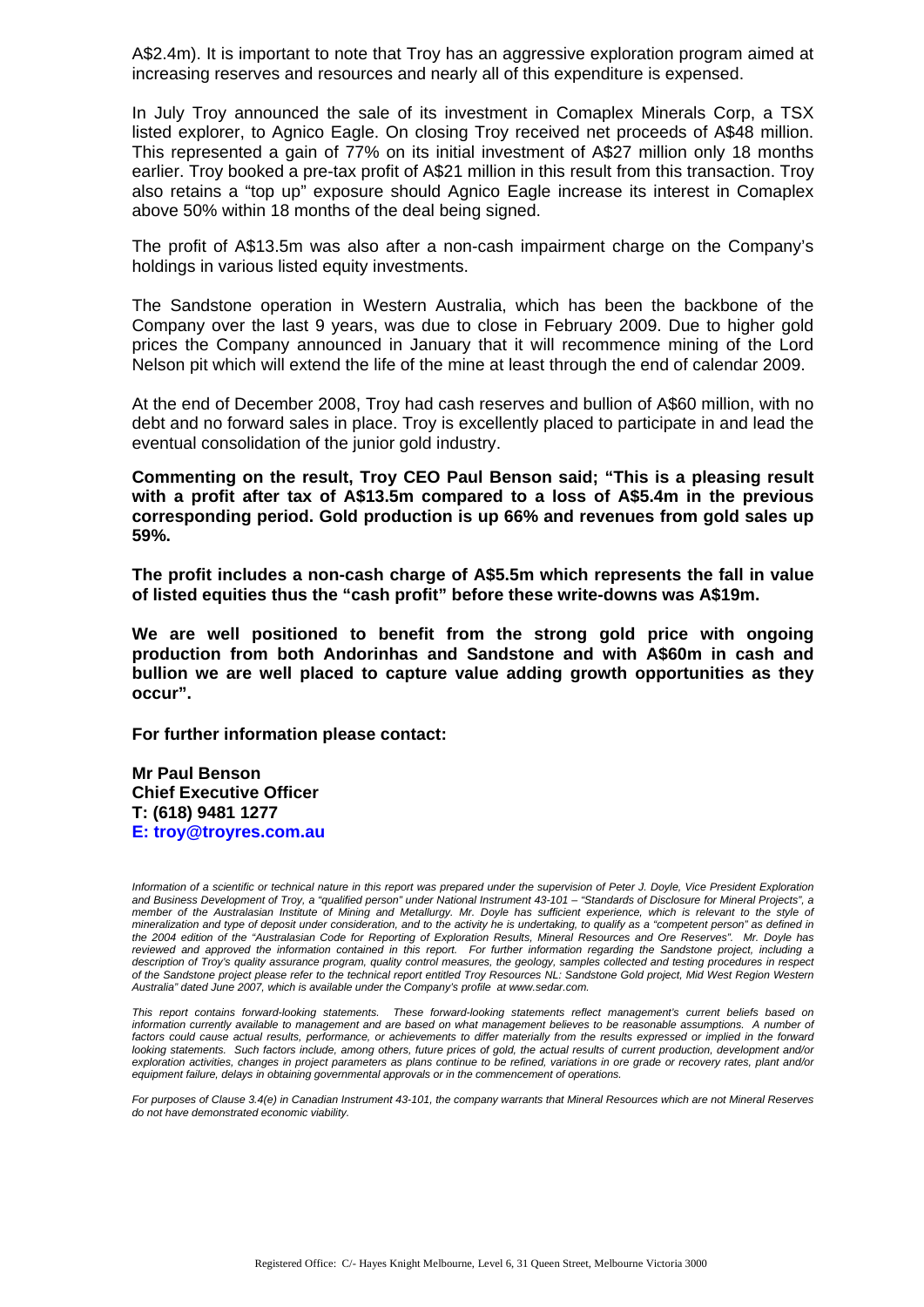

## **CONSOLIDATED FINANCIAL REPORT**

## **FOR THE HALF YEAR ENDED**

## **31 DECEMBER 2008**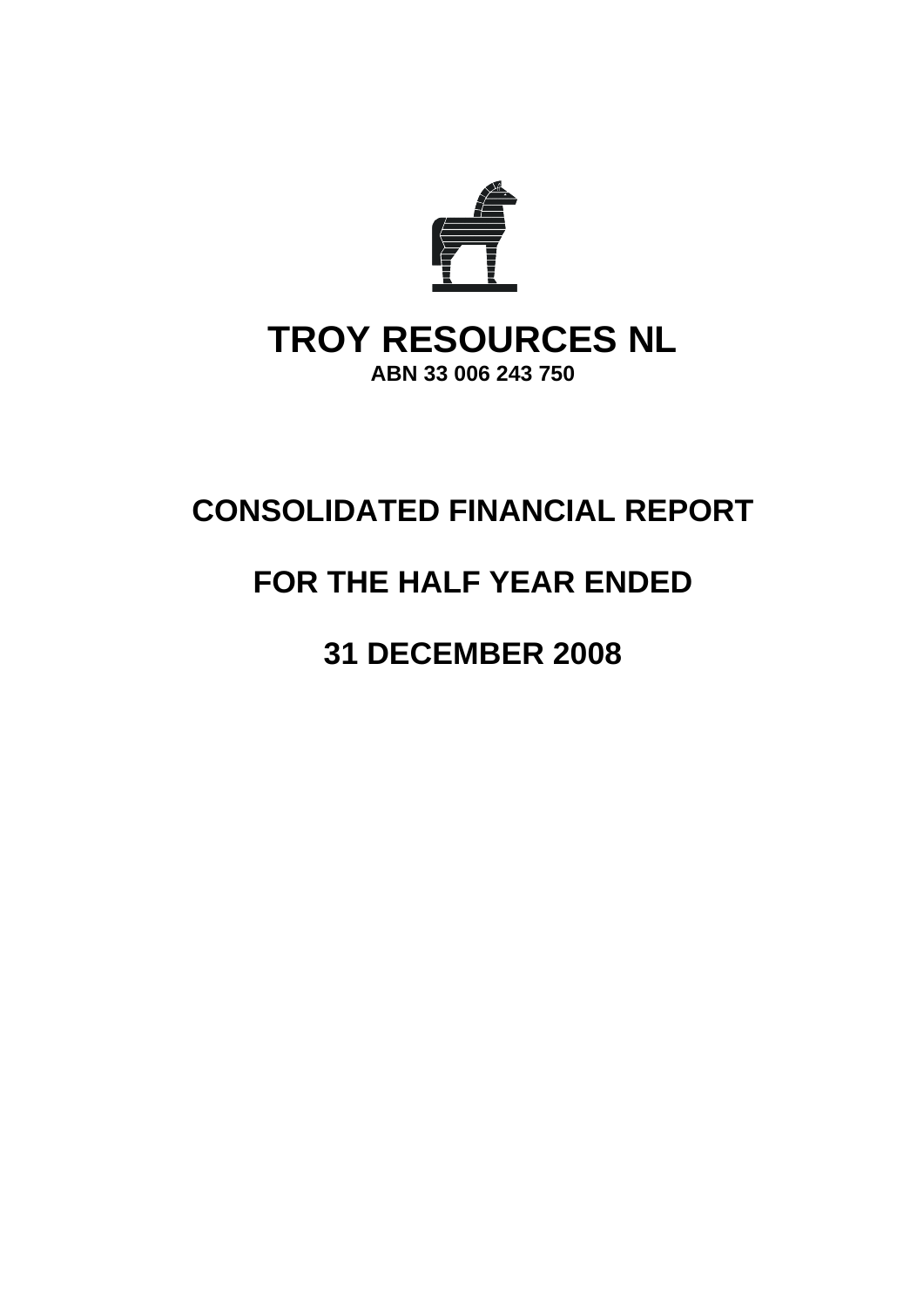

#### **TROY RESOURCES NL DIRECTORS' REPORT**

The Directors of Troy Resources NL submit herewith the financial report for the half-year ended 31 December 2008. In order to comply with the provisions of the Corporations Act 2001, the Directors report as follows:

#### **DIRECTORS**

The names of the Directors of the Company during and since the end of the half-year are:

- Mr J A S Dow, Non-Executive Director & Chairman (effective from 3 October 2008)
- Mr J L C Jones, Non-Executive Director (former Chairman to 3 October 2008)
- Mr P Benson, Chief Executive Officer & Managing Director
- Mr K K Nilsson, Director Operations
- Mr P A K Naylor, Non-Executive Director
- Dr D E Clarke, Non-Executive Director
- Mr G R Chambers, Non-Executive Director
- Mr T D McKeith, Non-Executive Director (resigned 26 November 2008)

#### **REVIEW OF OPERATIONS**

#### **(a) Production and Sales**

Total gold production for the half-year was 32,450 ounces (2007: 19,496 ounces). This production was made up of 18,700 ounces (2007: 18,051 ounces) from Sandstone in Western Australia and 13,750 ounces from the company's new gold operation at Andorinhas in Brazil. The corresponding 2007 half year included 1,445 equity ounces from the previous Sertão gold operation in Brazil (Troy 70% equity) which finished production in August 2007.

Production from Sandstone was on par with the corresponding half year as the operation continued to process low grade stockpiles with grades diminishing over time but compensated for by the processing of additional tonnes due to an improvement to the crushing circuit. Mining at the Sandstone Lord Nelson and Lord Henry pits was completed during the 2007 half year, therefore there was no mining in the current half year.

The Andorinhas gold operation commenced production late in the 2008 financial year and has continued to mine and process ore from the Lagoa Seca open cut pit during this half year. Mining of the open pit ore from Lagoa Seca was completed towards the end of November 2008 and approximately 15 months of the open cut ore ready for processing was held in stockpiles at the end of the half year. Underground development and the mining of underground ore at the Mamao site is progressing well with the first processing of the underground ore commencing in February 2009.

Gold sales for the period were 32,233 ounces (2007: 24,888 ounces) on a consolidated basis giving total revenue of \$34,968,000 (2007: \$21,974,000).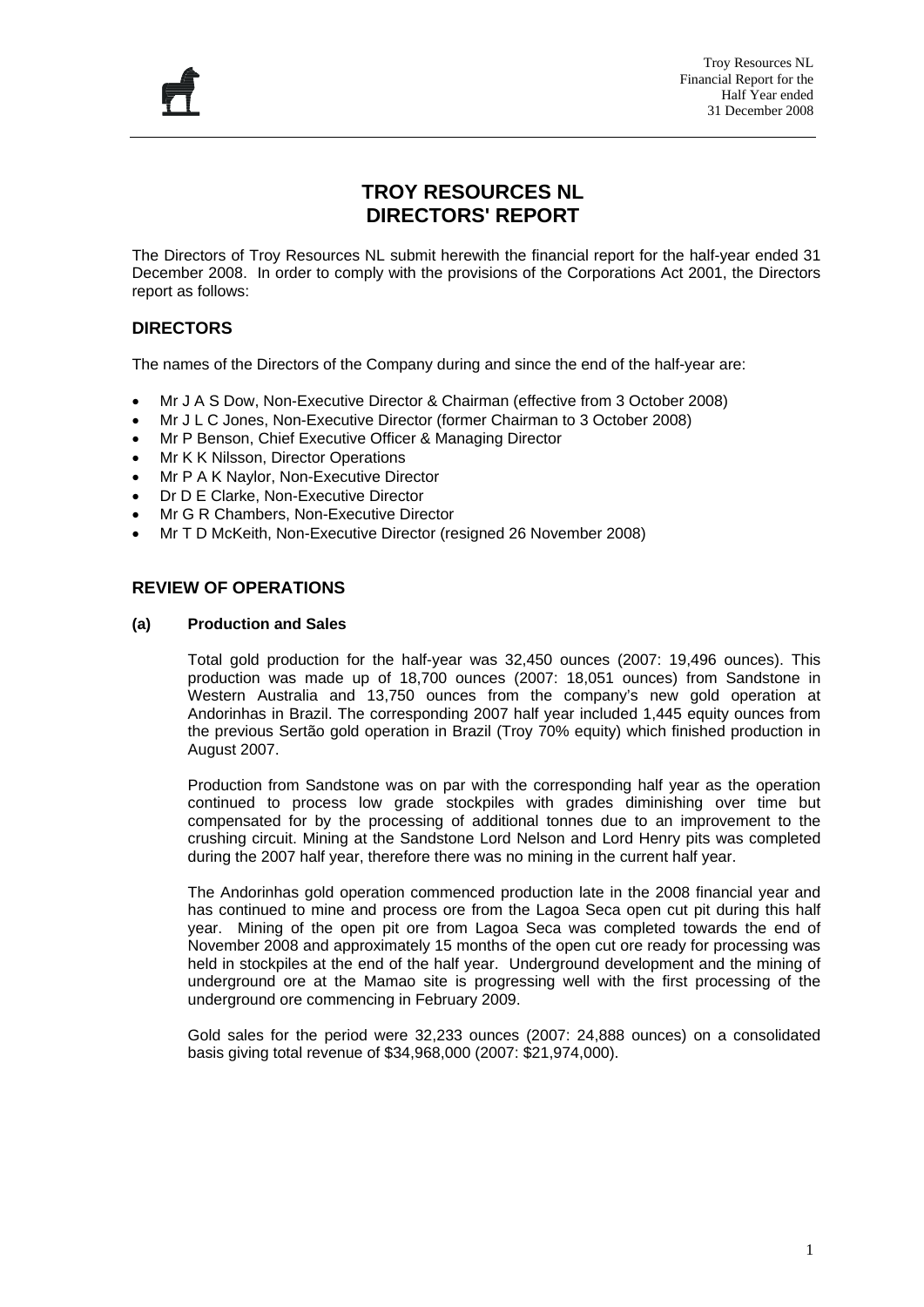

#### **(b) Results**

The consolidated profit from ordinary activities before tax and minority interests for the December half-year was \$14,672,000 (2007: loss \$3,998,000). The net profit after tax and minority interests was \$13,501,000 (2007: loss \$5,416,000).

Gold sales totalled \$34,968,000 up 59% from \$21,974,000 reported in the previous corresponding half year.

The profit reported included:

- i. \$21,040,000 (pre-tax) profit from the sale of the company's equity stake in Comaplex Minerals Corp during July 2008;
- ii. \$5,549,000 in impairment write downs of listed investment securities, due to declines in market values resulting from the recent world financial crisis;
- iii. expensing exploration expenditure of \$3,903,000 (2007: \$3,260,000) and amortisation and depreciation charged of \$5,715,000 (2007: \$2,410,000); and
- iv. benefited from the majority of the profit on sale of Comaplex in point (i) above (approximately 85%) being exempt from income tax.

Earnings per share on a fully diluted basis were 18.0 cents profit, compared with (8.1) cents loss in 2007 (restated for the bonus share issue in October 2007).

As at 31 December 2008, total shareholders' equity was \$108,896,000 representing a decrease in comparison with \$116,768,000 as at 30 June 2008.

#### **(c) Dividends**

No interim dividend has been declared, however during the half-year, the final dividend for the 2007/08 financial year was declared and paid. This dividend comprised 3.0 cents per share fully franked and totalled \$2,252,000.

#### **(d) Exploration**

During the half-year \$3,903,000 (2007: \$3,260,000) was spent on exploration, predominantly in the Andorinhas region in Brazil, a significant portion on the tenements covered under the earn-in JV agreement with Horizonte Minerals plc.

#### **(e) Subsequent Events**

For details of significant events subsequent to balance date please refer to Note 8 on page 14 of this Half-Year Financial Report.

#### **(f) Additional Information**

Additional information on the Company's activities during the half year is available on its web site at [www.try.com.au](http://www.try.com.au/). Information available includes the detailed quarterly activities report for the September and December 2008 periods, the 2008 Annual Report, Corporate Governance policies and other Company information and publications.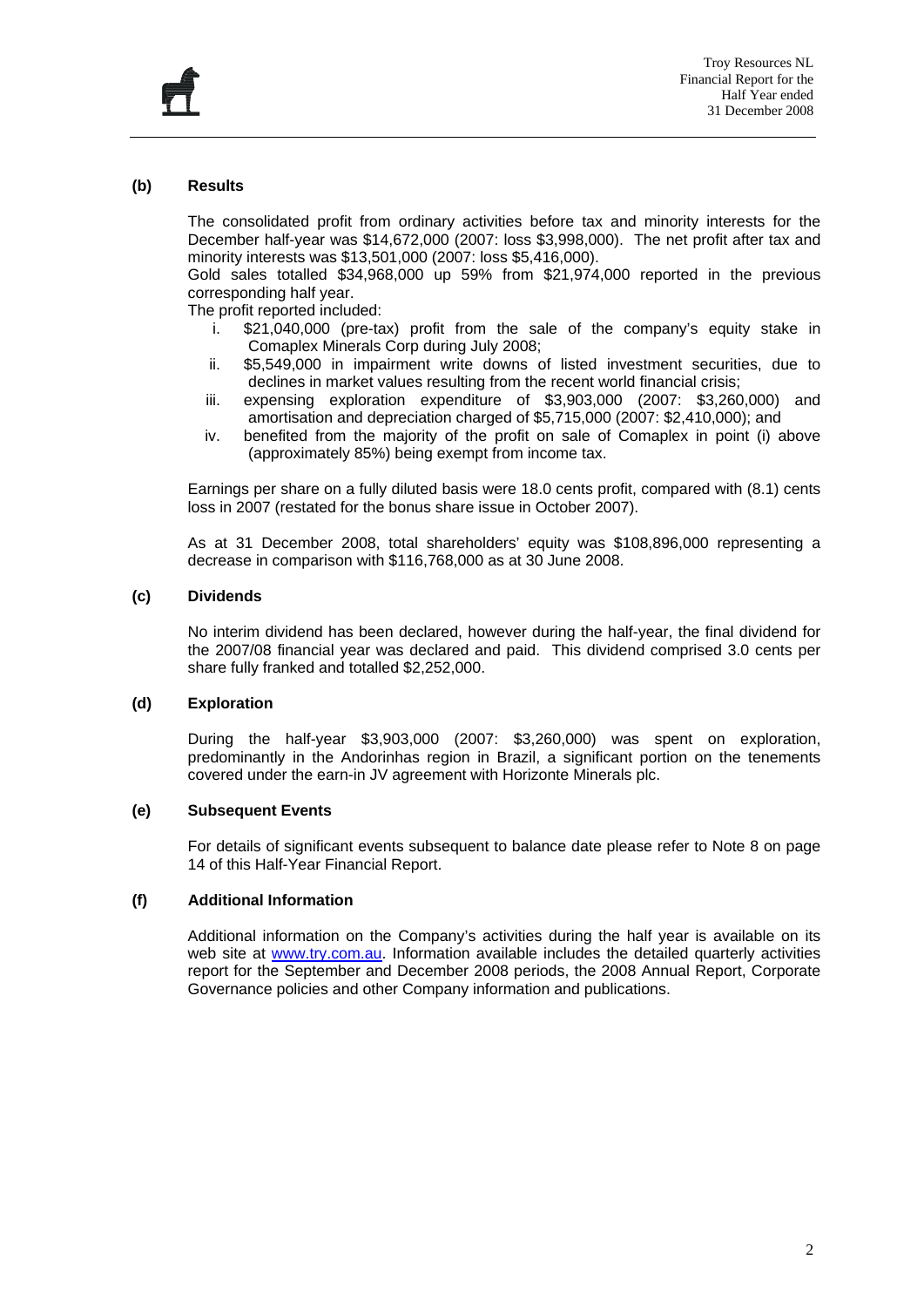

#### **INDEPENDENCE DECLARATION BY AUDITOR**

The auditor's independence declaration is included on page 5 of the Half-Year Financial Report.

#### **ROUNDING OFF OF AMOUNTS**

The Entity is an entity of the kind referred to in ASIC Class Order 98/0100, dated 10 July 1998, and in accordance with that Class Order amounts in the Directors' Report, and the Half Year Financial Report have been rounded off to the nearest thousand dollars, unless otherwise indicated.

Signed in accordance with a resolution of directors made pursuant to s.306 (3) of the Corporations Act 2001.

**Mr Paul Benson**  Managing Director & Chief Executive Officer 20 February 2009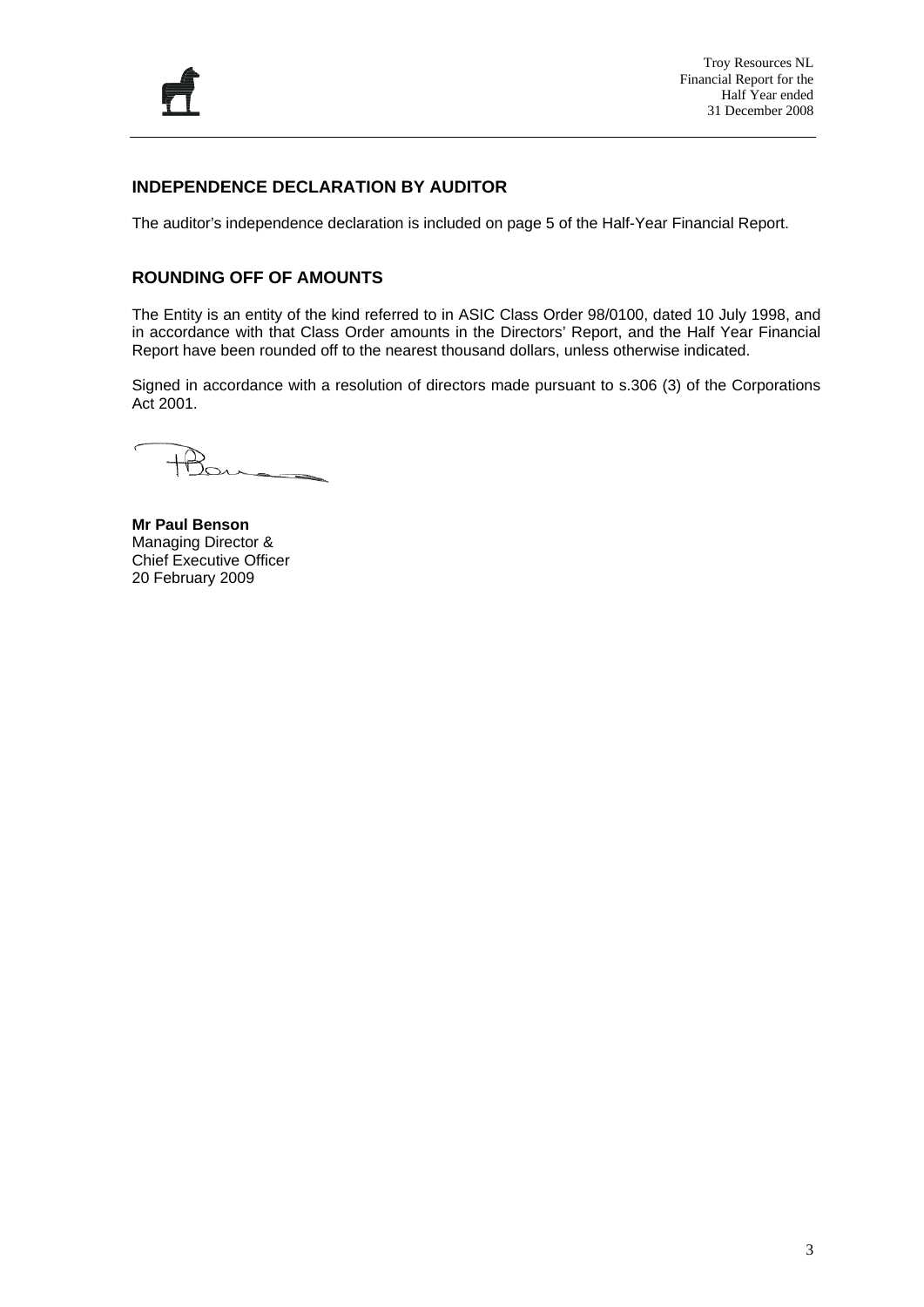

Deloitte Touche Tohmatsu A.B.N. 74 490 121 060

Woodside Plaza 240 St Georges Terrace Perth WA 6000 GPO Box A46 Perth WA Australia

Tel: +61 (0) 8 9365 7000 Fax: +61 (0) 8 9365 7001 www.deloitte.com.au

Troy Resources NL The Board of Directors Ground Floor 44 Ord Street West Perth, WA 6005

20 February 2009

Dear Board Members

#### **AUDITOR'S INDEPENDENCE DECLARATION TO TROY RESOURCES NL**

In accordance with section 307C of the Corporations Act 2001, I am pleased to provide the following declaration of independence to the directors of Troy Resources NL.

As lead audit partner for the review of the financial statements of Troy Resources NL for the half-year ended 31 December 2008, I declare that to the best of my knowledge and belief, the only contraventions of:

- (i) the auditor independence requirements of the Corporations Act 2001 in relation to the review; and
- (ii) any applicable code of professional conduct in relation to the review.

Yours sincerely

Deloitte Touche Tohmetsu

DELOITTE TOUCHE TOHMATSU

Tree

Ross Jerrard Partner Chartered Accountant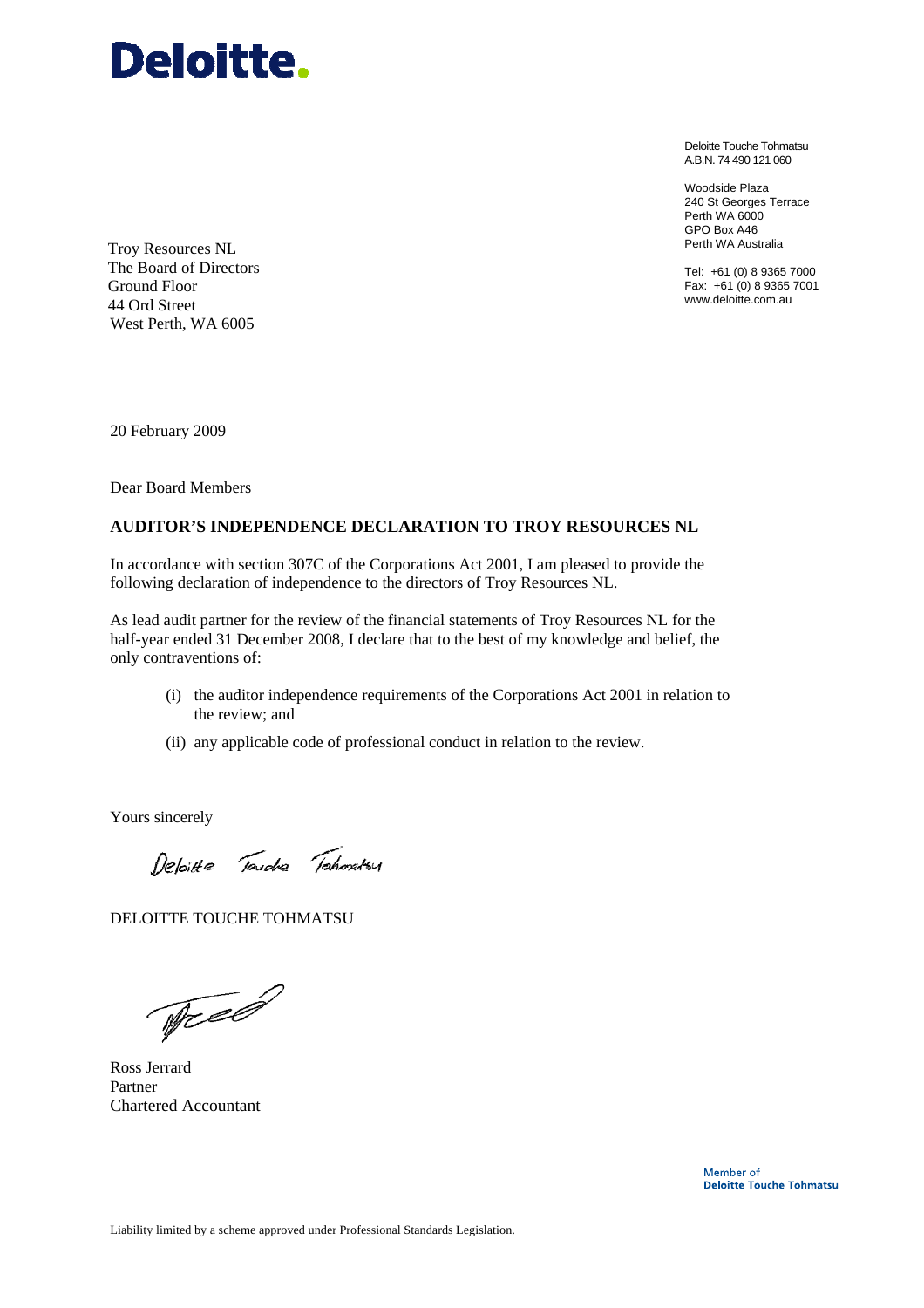

#### **Condensed Consolidated Income Statement for the Half Year ended 31 December 2008**

|                                                                                |                                     | <b>Consolidated</b>                        |                                     |
|--------------------------------------------------------------------------------|-------------------------------------|--------------------------------------------|-------------------------------------|
|                                                                                |                                     | <b>Half Year</b><br><b>Ended</b><br>31 Dec | <b>Half Year</b><br>Ended<br>31 Dec |
|                                                                                | <b>Notes</b>                        | 2008<br>(\$'000)                           | 2007<br>(\$'000)                    |
| Revenue (gold sales)                                                           | $\overline{2}$                      | 34,968                                     | 21,974                              |
| Cost of sales                                                                  |                                     | (29, 906)                                  | (18, 766)                           |
| <b>Gross Profit</b>                                                            |                                     | 5,062                                      | 3,208                               |
| Other Income                                                                   | 2                                   | 25,329                                     | 1,157                               |
| <b>Exploration expenses</b><br>Administration expenses<br>Impairment of assets | 3<br>3<br>$\ensuremath{\mathsf{3}}$ | (3,903)<br>(5,960)<br>(5, 562)             | (3,260)<br>(4, 722)                 |
| Corporate expenses<br>Finance costs                                            | 3<br>3                              | (282)<br>(12)                              | (345)<br>(36)                       |
| Profit / (Loss) before tax                                                     |                                     | 14,672                                     | (3,998)                             |
| Income tax expense                                                             |                                     | (1, 261)                                   | (775)                               |
| Profit / (Loss) for the period                                                 |                                     | 13,411                                     | (4, 773)                            |
| (Profit) / Loss attributable to minority interests                             |                                     | 90                                         | (643)                               |
| <b>Profit / (Loss) Attributable to Members</b><br>of the Parent Entity         |                                     | 13,501                                     | (5, 416)                            |
| Earnings / (Loss) Per Share                                                    |                                     |                                            |                                     |
| Basic (cents per share)<br>Diluted (cents per share)                           |                                     | 18.0<br>18.0                               | $(8.1)^*$<br>$(8.1)^*$              |

\* includes adjustment for the 1 for 25 bonus issue on 8 October 2007.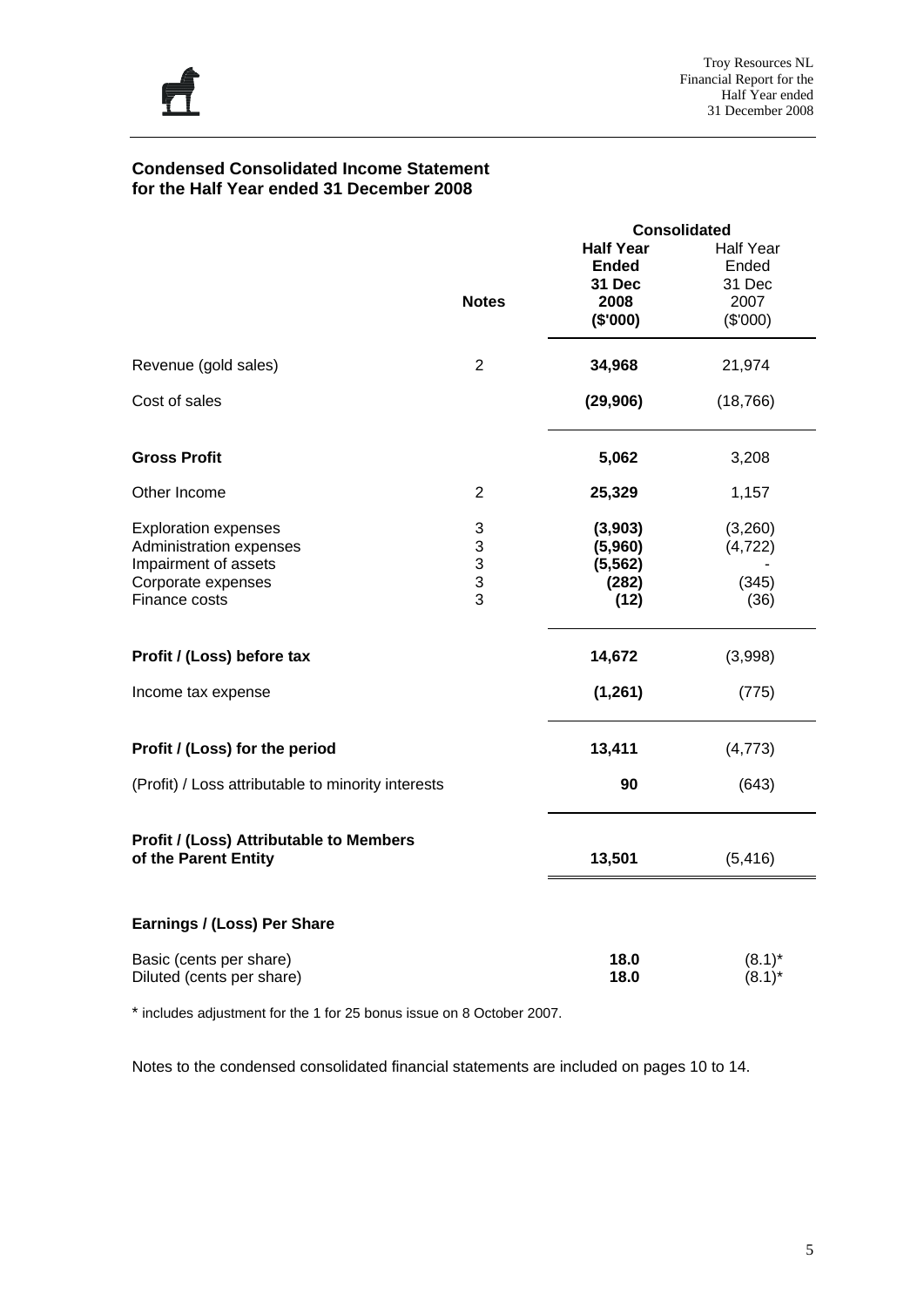

#### **Condensed Consolidated Balance Sheet as at 31 December 2008**

|                                      |          | <b>Consolidated</b> |
|--------------------------------------|----------|---------------------|
|                                      | 31 Dec   | 30 June             |
|                                      | 2008     | 2008                |
|                                      | (\$'000) |                     |
|                                      |          | (\$'000)            |
| <b>CURRENT ASSETS</b>                |          |                     |
| Cash and cash equivalents            | 57,140   | 15,751              |
| Trade and other receivables          | 4,928    | 3,212               |
|                                      |          |                     |
| Deferred hedging costs               | 1,154    |                     |
| Other financial assets               | 1,206    | 46,326              |
| Inventories                          | 10,462   | 13,529              |
| Current tax receivable               | 1,812    | 1,812               |
| <b>TOTAL CURRENT ASSETS</b>          | 76,702   | 80,630              |
|                                      |          |                     |
| <b>NON-CURRENT ASSETS</b>            |          |                     |
| Property, plant and equipment        | 46,014   | 49,921              |
| Exploration and evaluation           |          | 307                 |
| Other financial assets               | 296      | 1,286               |
| Deferred tax assets                  | 1,324    | 1,439               |
|                                      |          |                     |
| <b>TOTAL NON-CURRENT ASSETS</b>      | 47,634   | 52,953              |
| <b>TOTAL ASSETS</b>                  | 124,366  | 133,583             |
|                                      |          |                     |
| <b>CURRENT LIABILITIES</b>           |          |                     |
| Trade and other payables             | 3,581    | 5,506               |
| Current tax payables                 | 2,953    | 864                 |
| Dividends payable                    | 66       | 50                  |
| Provisions                           | 2,816    | 3,079               |
|                                      |          |                     |
| <b>TOTAL CURRENT LIABILITIES</b>     | 9,416    | 9,499               |
| <b>NON-CURRENT LIABILITIES</b>       |          |                     |
|                                      |          |                     |
| Deferred tax liabilities             | 5,443    | 6,726               |
| Provisions                           | 581      | 590                 |
| <b>TOTAL NON-CURRENT LIABILITIES</b> | 6,024    | 7,316               |
| <b>TOTAL LIABILITIES</b>             | 15,440   | 16,815              |
| <b>NET ASSETS</b>                    | 108,896  | 116,768             |
| <b>EQUITY</b>                        |          |                     |
| <b>Issued capital</b>                | 70,001   | 69,997              |
| Reserves                             | 1,442    | 20,470              |
| Retained earnings                    | 37,539   |                     |
|                                      |          | 26,290              |
| Parent interest                      | 108,982  | 116,757             |
|                                      |          |                     |
| Minority interest                    | (86)     | 11                  |
| <b>TOTAL EQUITY</b>                  | 108,896  | 116,768             |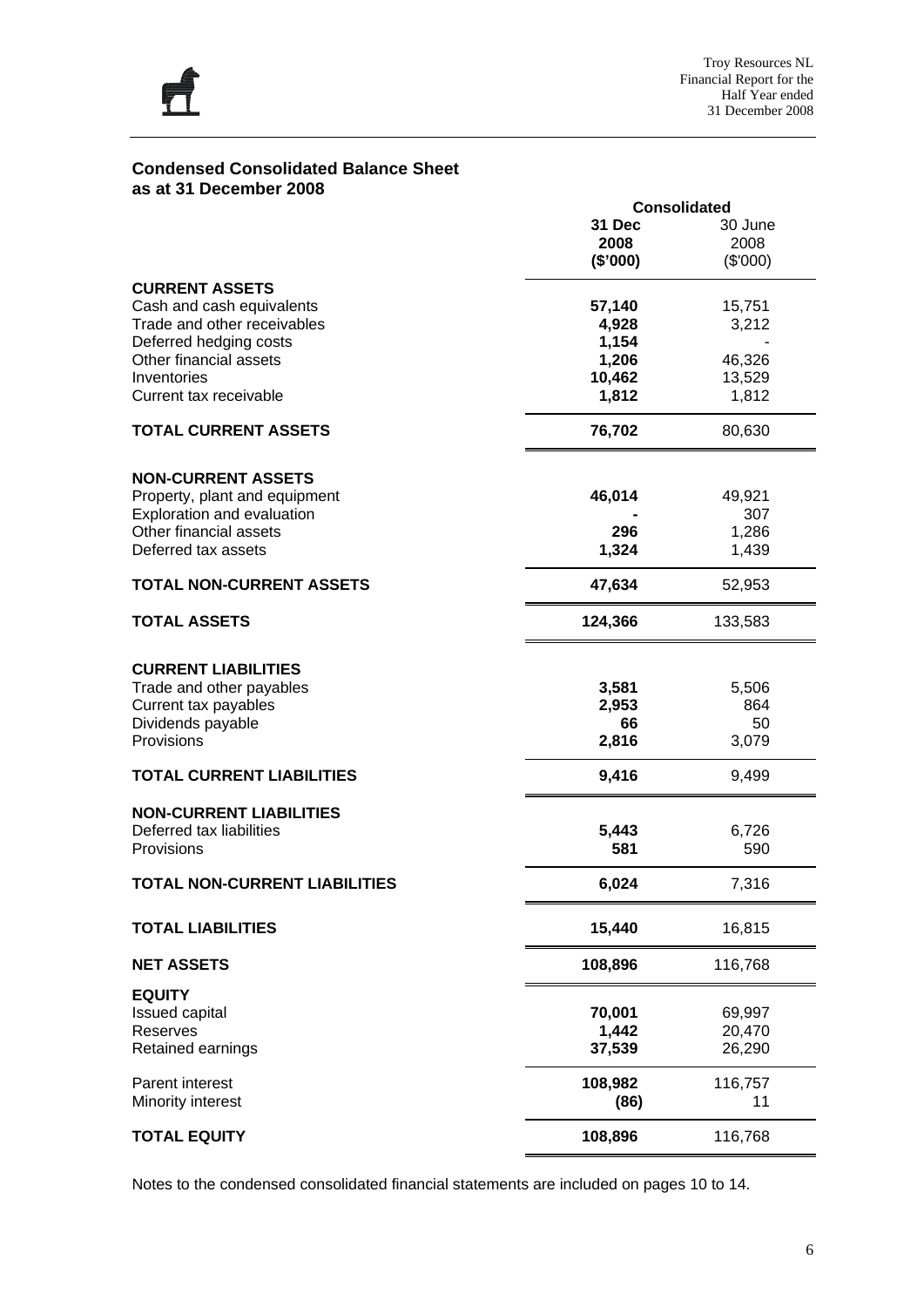#### **Condensed Consolidated Statement of Changes in Equity for the Half Year ended 31 December 2008**

|                                                                | Share<br>Capital | Available for<br>Sale<br>Reserve | Option<br>Premium<br>Reserve | Foreign<br>Currency<br>Translation<br>Reserve | Retained<br>Earnings | Attributable to<br><b>Equity Holder</b><br>of Parent | Minority<br>Interest | <b>TOTAL</b> |
|----------------------------------------------------------------|------------------|----------------------------------|------------------------------|-----------------------------------------------|----------------------|------------------------------------------------------|----------------------|--------------|
|                                                                | (\$,000)         | (\$,000)                         | (\$,000)                     | (\$,000)                                      | (\$,000)             | (\$,000)                                             | (\$,000)             | (\$,000)     |
| Balance at 1 July 2008                                         | 69,997           | 14,623                           | 1,754                        | 4,093                                         | 26,290               | 116,757                                              | 11                   | 116,768      |
| Changes in fair value of available-for-sale assets, net of tax |                  | (14, 623)                        |                              |                                               |                      | (14, 623)                                            |                      | (14, 623)    |
| Exchange differences on translation of Foreign Operations      |                  |                                  |                              | (4,666)                                       |                      | (4,666)                                              | (7)                  | (4,673)      |
| Net income (loss) recognised directly in equity                |                  | (14, 623)                        |                              | (4,666)                                       |                      | (19, 289)                                            | (7)                  | (19, 296)    |
| Profit for the period                                          |                  |                                  |                              |                                               | 13,501               | 13,501                                               | (90)                 | 13,411       |
| Total recognised income and expense for the half year          |                  | (14, 623)                        | $\sim$                       | (4,666)                                       | 13,501               | (5,788)                                              | (86)                 | (5,885)      |
| Partly paid shares converted to ordinary fully paid shares     |                  |                                  |                              |                                               |                      |                                                      |                      |              |
| Share-based payments                                           |                  |                                  | 261                          |                                               |                      | 261                                                  |                      | 261          |
| Dividends payable / paid                                       |                  |                                  |                              |                                               | (2, 252)             | (2, 252)                                             |                      | (2, 252)     |
| Balance at 31 December 2008                                    | 70,001           | $\blacksquare$                   | 2,015                        | (573)                                         | 37,539               | 108,982                                              | (86)                 | 108,896      |
| Balance at 1 July 2007                                         | 45,162           | 11,707                           | 1,325                        | 2,295                                         | 48,674               | 109,163                                              | 1,280                | 110,443      |
| Changes in fair value of available-for-sale assets, net of tax |                  | 12,142                           |                              |                                               |                      | 12,142                                               |                      | 12,142       |
| Exchange differences on translation of Foreign Operations      |                  |                                  |                              | 1,767                                         |                      | 1,767                                                | (186)                | 1,581        |
| Net income recognised directly in equity                       | $\sim$           | 12,142                           | $\blacksquare$               | 1,767                                         | $\blacksquare$       | 13,909                                               | (186)                | 13,723       |
| Profit / (Loss) for the period                                 |                  |                                  |                              | $\overline{\phantom{a}}$                      | (5, 416)             | (5, 416)                                             | 643                  | (4, 773)     |
| Total recognised income and expense for the half year          |                  | 12,142                           |                              | 1,767                                         | (5, 416)             | 8,493                                                | 457                  | 8,950        |
| Issue of fully paid shares on conversion of options            | 790              | $\blacksquare$                   | (250)                        |                                               |                      | 540                                                  |                      | 540          |
| Partly paid shares converted to ordinary fully paid shares     | 190              |                                  |                              |                                               |                      | 190                                                  |                      | 190          |
| Share Buy-back                                                 | (967)            |                                  |                              |                                               |                      | (967)                                                |                      | (967)        |
| Share-based payments                                           |                  |                                  | 196                          |                                               |                      | 196                                                  |                      | 196          |
| Dividends payable / paid                                       |                  | $\qquad \qquad \blacksquare$     |                              |                                               | (4,738)              | (4,738)                                              | (647)                | (5,385)      |
| Balance at 31 December 2007                                    | 45,175           | 23,849                           | 1,271                        | 4,062                                         | 38,520               | 112,877                                              | 1,090                | 113,967      |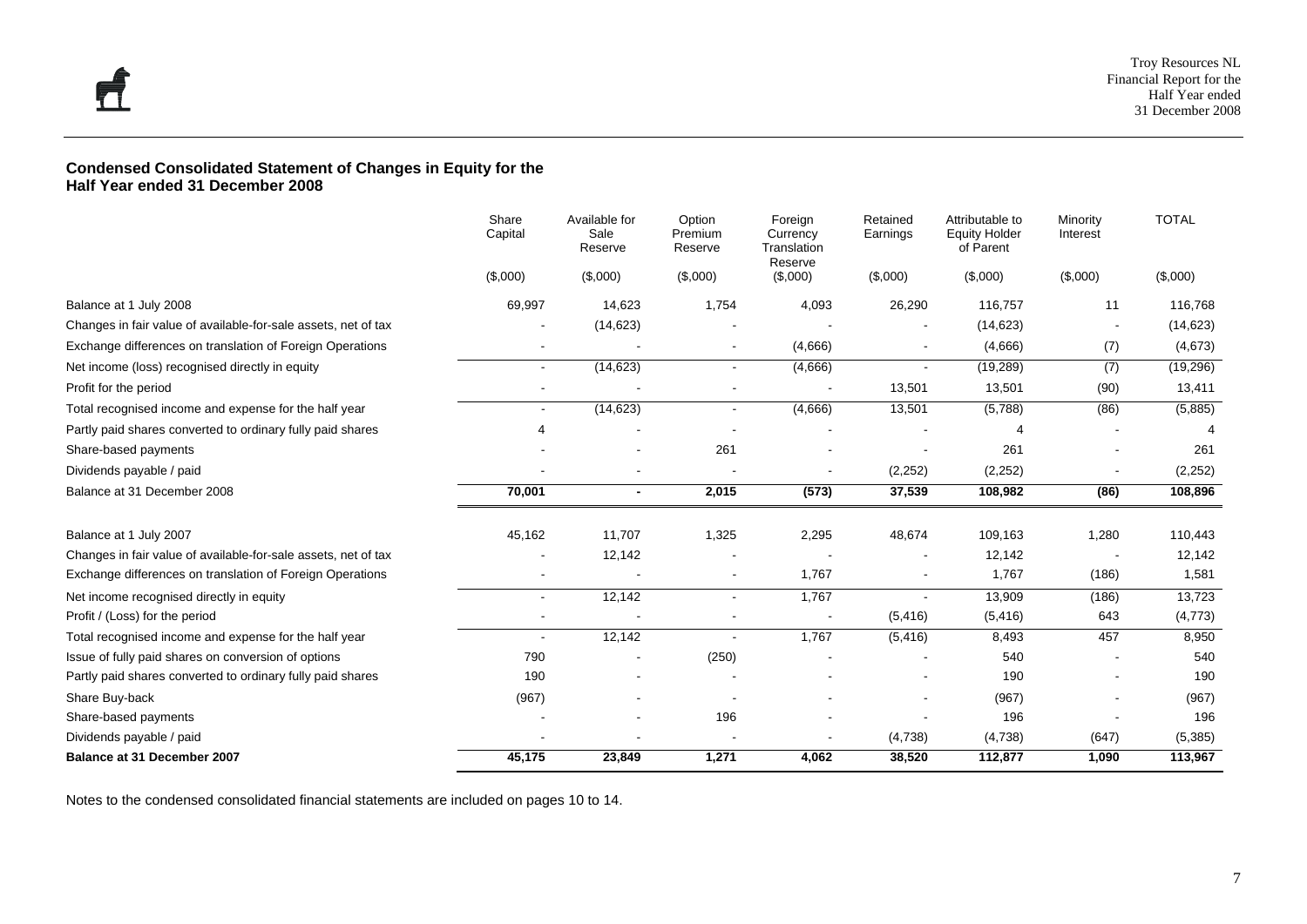

#### **Condensed Consolidated Statement of Cash Flows for the Half Year ended 31 December 2008**

|                                                                                                       | <b>Consolidated</b> |                  |
|-------------------------------------------------------------------------------------------------------|---------------------|------------------|
|                                                                                                       | <b>Half Year</b>    | <b>Half Year</b> |
|                                                                                                       | <b>Ended</b>        | Ended            |
|                                                                                                       | 31 Dec              | 31 Dec           |
|                                                                                                       | 2008                | 2007             |
|                                                                                                       |                     |                  |
|                                                                                                       | (\$'000)            | (\$'000)         |
| <b>CASHFLOWS FROM OPERATING ACTIVITIES</b>                                                            |                     |                  |
| Receipts from customers                                                                               | 36,015              | 23,735           |
| Payments to suppliers and employees                                                                   | (35, 783)           | (29, 489)        |
|                                                                                                       |                     |                  |
| Income taxes paid                                                                                     |                     | (10, 360)        |
| Interest paid                                                                                         | (3)                 | (8)              |
| <b>NET CASH PROVIDED BY / (USED IN)</b>                                                               |                     |                  |
| <b>OPERATING ACTIVITIES</b>                                                                           | 229                 | (16, 122)        |
|                                                                                                       |                     |                  |
| <b>CASHFLOWS FROM INVESTING ACTIVITIES</b>                                                            |                     |                  |
| Payments for property, plant and equipment                                                            | (6, 285)            | (14, 858)        |
| Proceeds from sale of property, plant and equipment                                                   | 67                  | 476              |
| Proceeds from sale of exploration tenements                                                           | 654                 |                  |
| Proceeds from sale of investment securities                                                           | 47,978              | 313              |
| Interest received                                                                                     | 1,787               | 973              |
| <b>NET CASH PROVIDED BY / (USED IN)</b>                                                               |                     |                  |
| <b>INVESTING ACTIVITIES</b>                                                                           | 44,201              | (13,096)         |
|                                                                                                       |                     |                  |
| <b>CASHFLOWS FROM FINANCING ACTIVITIES</b>                                                            |                     |                  |
| Proceeds from issues of shares                                                                        | 4                   | 730              |
| Payments for share buy-backs                                                                          |                     | (967)            |
| Dividends paid: - parent shareholders                                                                 | (2, 236)            | (4,708)          |
| - minority interests                                                                                  |                     | (647)            |
| Payments for hedging put options                                                                      | (1, 154)            |                  |
| Deferred Equity raising costs                                                                         |                     | (257)            |
| <b>NET CASH USED IN</b>                                                                               |                     |                  |
| FINANCING ACTIVITIES                                                                                  | (3, 386)            | (5, 849)         |
|                                                                                                       |                     |                  |
| Net increase (decrease) in cash and cash equivalents<br>Cash and cash equivalents at the beginning of | 41,044              | (35,067)         |
|                                                                                                       |                     | 47,303           |
| the period                                                                                            | 15,751              |                  |
| Effects of exchange rate changes on the balance<br>of cash held in foreign currencies                 | 345                 | 168              |
|                                                                                                       |                     |                  |
| Cash and cash equivalents at the end of the period                                                    | 57,140              | 12,404           |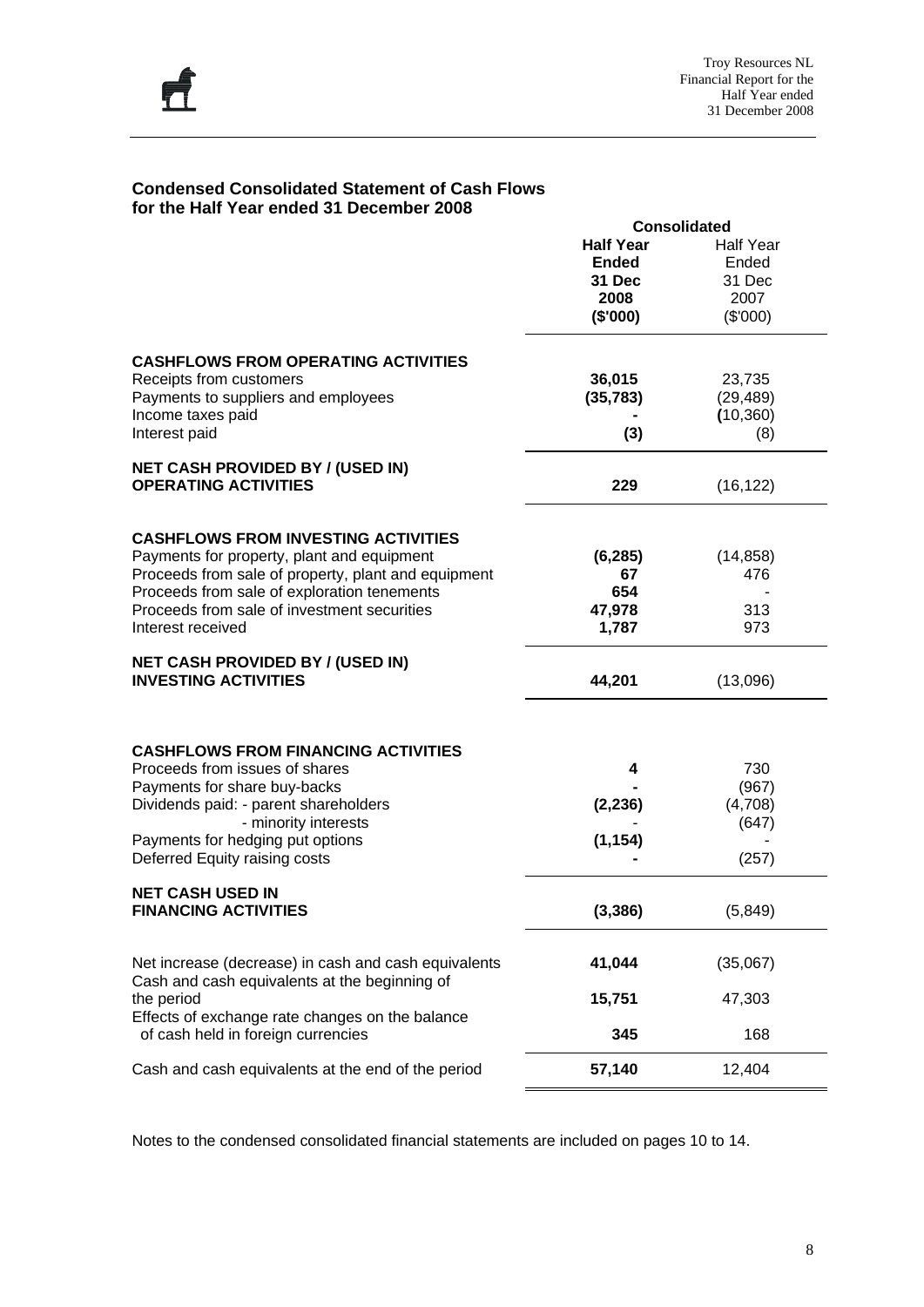

#### **TROY RESOURCES NL AND CONTROLLED ENTITIES Notes to the Condensed Consolidated Financial Statements for the Half Year ended 31 December 2008**

#### **1. Significant accounting policies**

#### **Statement of compliance**

The Half Year report is a general purpose financial report prepared in accordance with the AASB 134 'Interim Financial Reporting'. Compliance with AASB 134 ensures compliance with International Financial Reporting Standard IAS 34 'Interim Financial Reporting'. The Half Year financial report does not include notes of the type normally included in an annual financial report and should be read in conjunction with the most recent annual financial report.

#### **Basis of preparation**

 The condensed consolidated financial statements have been prepared on the basis of historical cost, except for the revaluation of certain non-current assets and financial instruments. Cost is based on the fair values of the consideration given in exchange for assets. All amounts are presented in Australian dollars, unless otherwise noted.

 The accounting policies and methods of computation adopted in the preparation of this half year financial report are consistent with those adopted and disclosed in the company's 2008 annual financial report for the financial year ended 30 June 2008.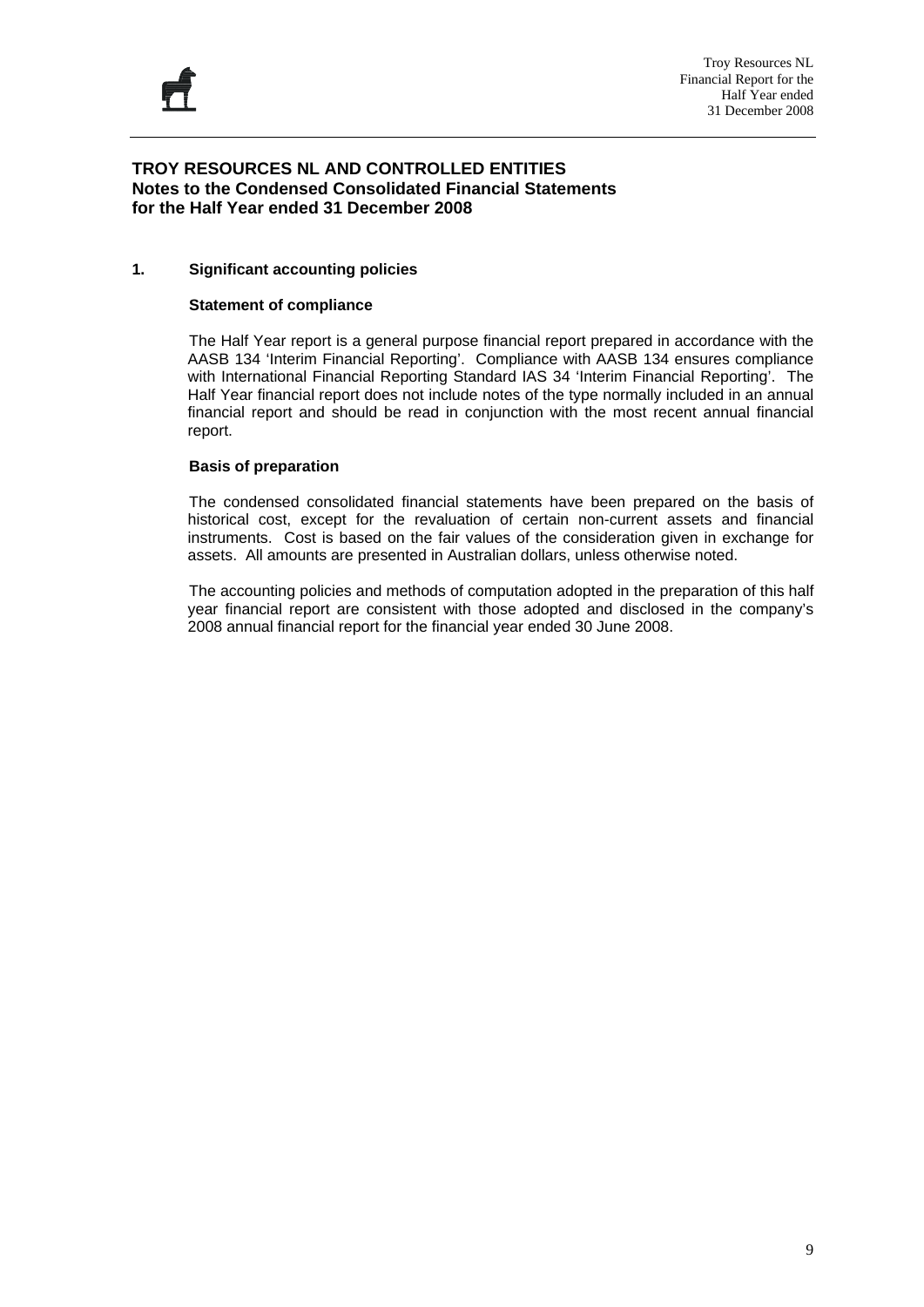

|    |                                           | <b>Consolidated</b><br><b>Half Year ended</b> |          |  |  |
|----|-------------------------------------------|-----------------------------------------------|----------|--|--|
|    |                                           | 31 Dec                                        | 31 Dec   |  |  |
|    |                                           | 2008                                          | 2007     |  |  |
|    |                                           | (\$'000)                                      | (\$'000) |  |  |
| 2. | <b>Revenue</b>                            |                                               |          |  |  |
|    | Gold sales                                | 34,968                                        | 21,974   |  |  |
|    | 34,968                                    | 21,974                                        |          |  |  |
|    | Other Income                              |                                               |          |  |  |
|    | Interest revenue from:                    |                                               |          |  |  |
|    | <b>Non-Related Parties</b>                | 1,787                                         | 990      |  |  |
|    | Profit on sale of shares (refer note (a)) | 21,040                                        |          |  |  |
|    | Gain on sale of plant & equipment         |                                               | 40       |  |  |
|    | Gain on sale of exploration tenements     | 1,347                                         |          |  |  |
|    | Change in fair value of financial         |                                               |          |  |  |
|    | assets through profit & loss              |                                               | (54)     |  |  |
|    | Net Foreign exchange gains                | 1,114                                         | 11       |  |  |
|    | Other                                     | 41                                            | 170      |  |  |
|    |                                           | 25,329                                        | 1,157    |  |  |

Note (a) – On 18 July 2008 the company sold its 14.5% equity stake in Comaplex Minerals Corp a Canadian listed minerals and oil exploration company for the Australian dollar equivalent of \$47,978,000 resulting in a profit on sale before income tax of \$21,040,000.

#### **3. Expenses**

| <b>Exploration expenses</b>                                                                                                                                 | 3,903        | 3,260           |
|-------------------------------------------------------------------------------------------------------------------------------------------------------------|--------------|-----------------|
| <b>Borrowing Costs</b>                                                                                                                                      | 12           | 36              |
| Depreciation of plant and equipment<br>- Cost of sales<br>- Administration expenses                                                                         | 2,601<br>286 | 1,333<br>301    |
|                                                                                                                                                             | 2,887        | 1,634           |
| Amortisation of mining properties<br>Government royalties                                                                                                   | 2,828<br>550 | 776<br>446      |
| Impairment of listed investment securities<br>Impairment of exploration tenements                                                                           | 5,549<br>13  |                 |
| <b>Corporate Expenses</b><br>Share based payments<br>Loss on sale of plant & equipment<br>Loss on sale of investment securities<br><b>TSX Listing costs</b> | 261<br>21    | 196<br>3<br>146 |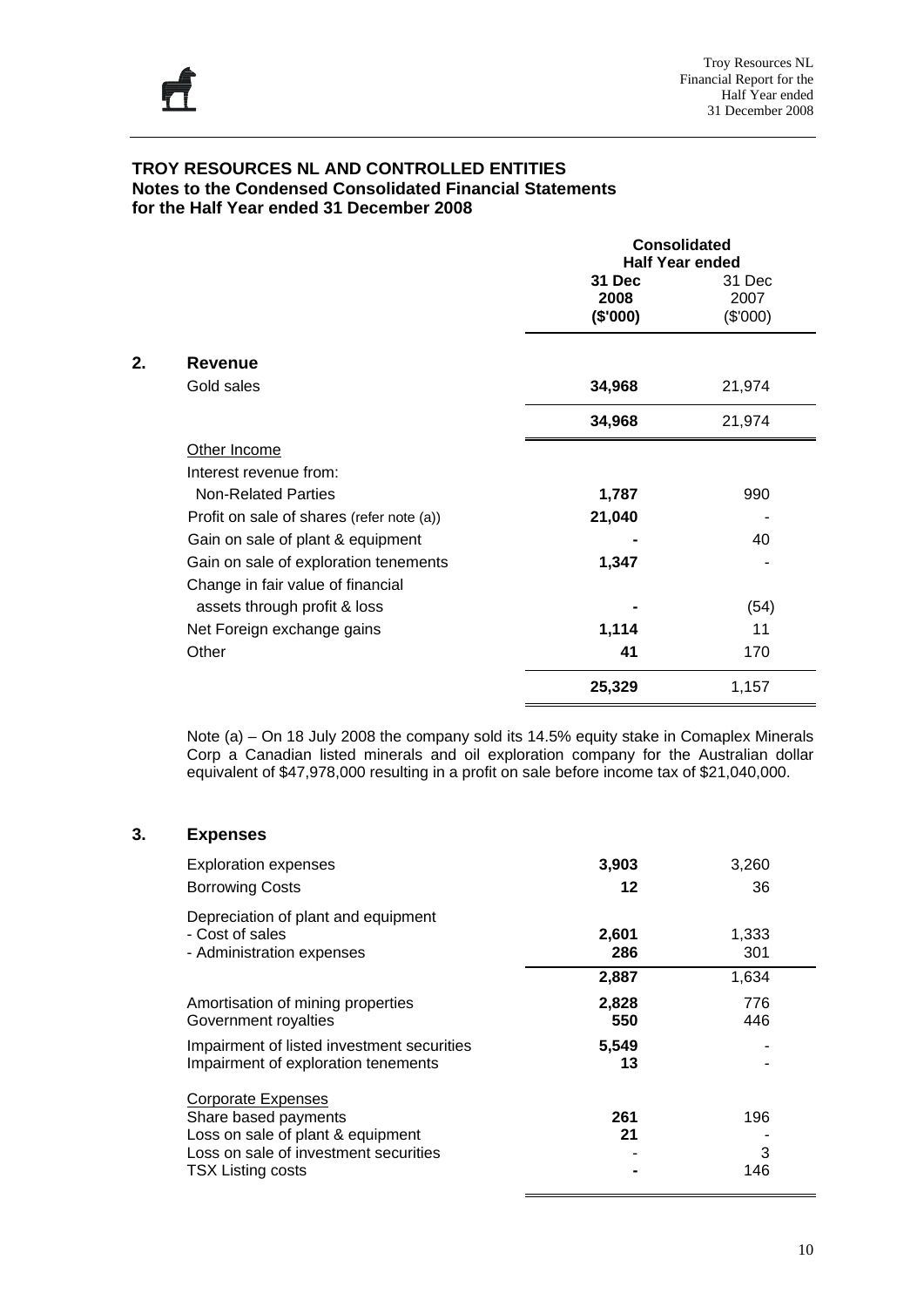

|    |                                                                                | <b>Consolidated</b><br><b>Half Year ended</b> |                            |  |  |
|----|--------------------------------------------------------------------------------|-----------------------------------------------|----------------------------|--|--|
|    |                                                                                | 31 Dec<br>2008<br>(\$'000)                    | 31 Dec<br>2007<br>(\$'000) |  |  |
| 4. | <b>Dividends</b>                                                               |                                               |                            |  |  |
|    | Dividends provided for:                                                        |                                               |                            |  |  |
|    | Final Dividend of 3.0 cents per share<br>fully franked paid on 10 October 2008 | 2,252                                         |                            |  |  |
|    | Final Dividend of 7.5 cents per share<br>fully franked paid on 8 October 2007  |                                               | 4,738                      |  |  |
|    |                                                                                | 2,252                                         | 4,738                      |  |  |

#### **5. Equity Securities Issued**

|                                                 | <b>Half Year ended</b><br>31 Dec<br>2008<br><b>Shares</b><br>(000) | 31 Dec<br>2007<br><b>Shares</b><br>(000) | <b>Half Year ended</b><br>31 Dec<br>2008<br>(\$'000) | 31 Dec<br>2007<br>(\$'000) |
|-------------------------------------------------|--------------------------------------------------------------------|------------------------------------------|------------------------------------------------------|----------------------------|
| Issues of ordinary shares during the<br>period: |                                                                    |                                          |                                                      |                            |
| Exercise of options                             |                                                                    | 242                                      | $\blacksquare$                                       | 790                        |
| Conversion of partly paid shares                | $\mathbf{8}^{\#}$                                                  | $476^{#}$                                | 4                                                    | 190                        |
| Share buy-back                                  | ۰                                                                  | (348)                                    | $\blacksquare$                                       | (967)                      |
| Bonus share issue (1 for 25)                    |                                                                    | 2,436                                    |                                                      |                            |
|                                                 | 8                                                                  | 2,806                                    | 4                                                    | 13                         |

# Reduction in equivalent number of partly paid shares.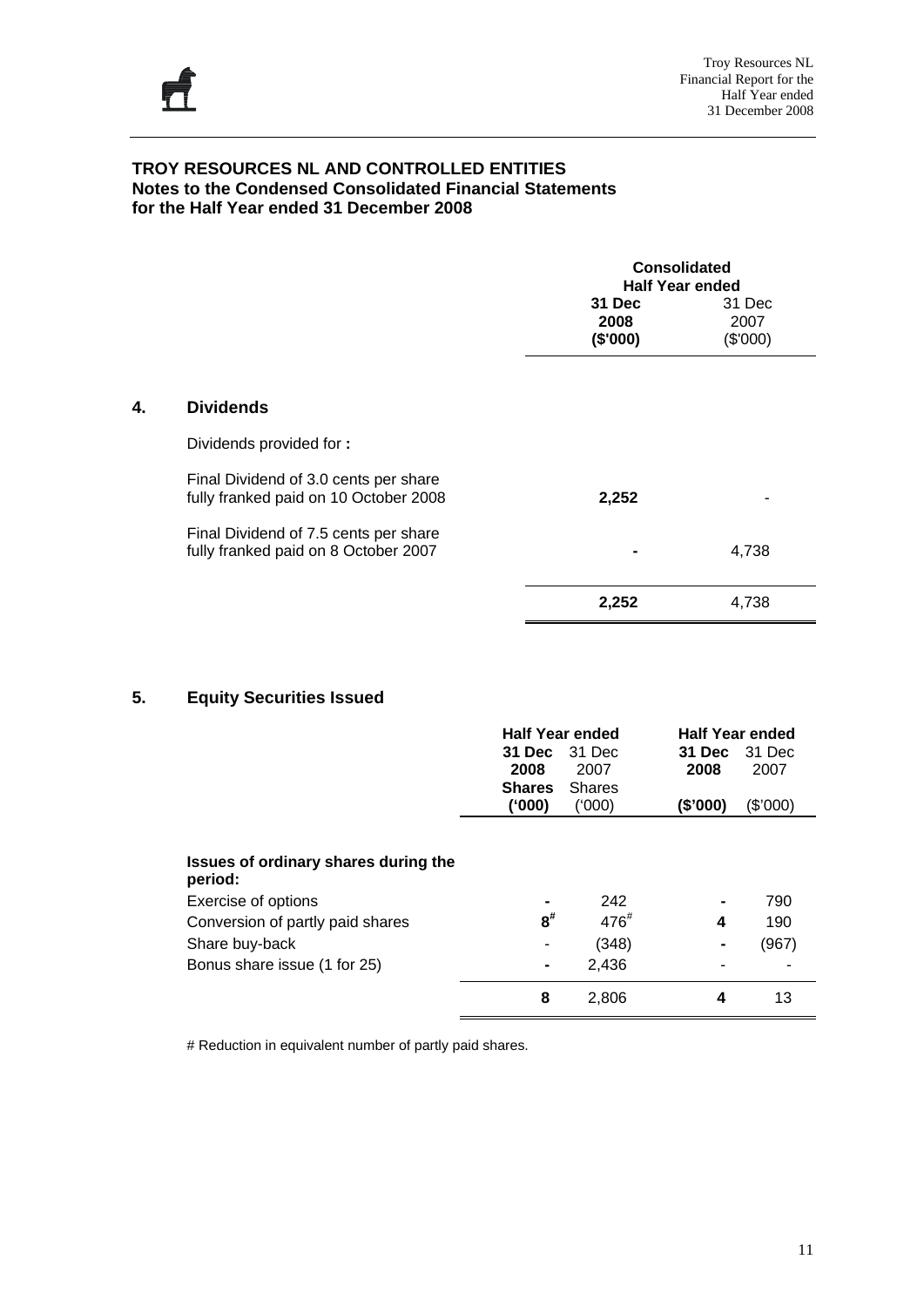#### **Note 6: Segment Information:**

The Consolidated Entity is involved in only one industry, namely mining and exploration with activities in Australia, South America, Asia and Europe during the year.

|                                                                                                                                                                                                    |                              | Australia             |                       | Asia                  |                              | <b>South America</b>  |                              | <b>Europe</b>            |                              | <b>Elimination</b>       | <b>Consolidated</b>                   |                       |
|----------------------------------------------------------------------------------------------------------------------------------------------------------------------------------------------------|------------------------------|-----------------------|-----------------------|-----------------------|------------------------------|-----------------------|------------------------------|--------------------------|------------------------------|--------------------------|---------------------------------------|-----------------------|
| <b>SEGMENT INFORMATION: GEOGRAPHIC SEGMENT</b>                                                                                                                                                     | <b>Dec</b><br>2008<br>\$'000 | Dec<br>2007<br>\$'000 | Dec<br>2008<br>\$'000 | Dec<br>2007<br>\$'000 | <b>Dec</b><br>2008<br>\$'000 | Dec<br>2007<br>\$'000 | <b>Dec</b><br>2008<br>\$'000 | Dec<br>2007<br>\$'000    | <b>Dec</b><br>2008<br>\$'000 | Dec<br>2007<br>\$'000    | <b>Dec</b><br>2008<br>\$'000          | Dec<br>2007<br>\$'000 |
| <b>REVENUE</b>                                                                                                                                                                                     |                              |                       |                       |                       |                              |                       |                              |                          |                              |                          |                                       |                       |
| <b>External sales</b>                                                                                                                                                                              | 19,503                       | 17,921                |                       | $\sim$                | 15,465                       | 4,053                 |                              |                          | $\sim$                       | $\blacksquare$           | 34,968                                | 21,974                |
| Other revenue                                                                                                                                                                                      | $\blacksquare$               | 2,156                 | $\blacksquare$        | $\sim$                | $\blacksquare$               |                       |                              |                          | $\sim$                       | (2, 156)                 |                                       |                       |
| Total segment revenue                                                                                                                                                                              | 19,503                       | 20,077                | $\blacksquare$        | $\sim$                | 15,465                       | 4,053                 | $\blacksquare$               | $\overline{\phantom{a}}$ | $\blacksquare$               | (2, 156)                 | 34,968                                | 21,974                |
| Unallocated revenue                                                                                                                                                                                |                              |                       |                       |                       |                              |                       |                              |                          |                              |                          | 25,329                                | 1,157                 |
| Total consolidated revenue                                                                                                                                                                         |                              |                       |                       |                       |                              |                       |                              |                          |                              |                          | 60,297                                | 23,131                |
| <b>RESULTS</b>                                                                                                                                                                                     |                              |                       |                       |                       |                              |                       |                              |                          |                              |                          |                                       |                       |
| Segment results (Operations)                                                                                                                                                                       | 1,557                        | (3, 468)              | (487)                 | (665)                 | (5, 871)                     | (601)                 |                              | (40)                     | $\blacksquare$               | $\overline{\phantom{a}}$ | (4,801)                               | (4, 774)              |
| Unallocated (expenses) / net of other income<br>Profit on sale of shares - Corporate Australia<br>Asset Impairments - Corporate Australia<br>Other<br>Consolidated Entity profit before income tax |                              |                       |                       |                       |                              |                       |                              |                          |                              |                          | 21,040<br>(5, 549)<br>3,982<br>14,672 | 776<br>(3,998)        |
| Income tax expense                                                                                                                                                                                 |                              |                       |                       |                       |                              |                       |                              |                          |                              |                          | (1, 261)                              | (775)                 |
| (Loss) / Profit before Minority interest                                                                                                                                                           |                              |                       |                       |                       |                              |                       |                              |                          |                              |                          | 13,411                                | (4, 773)              |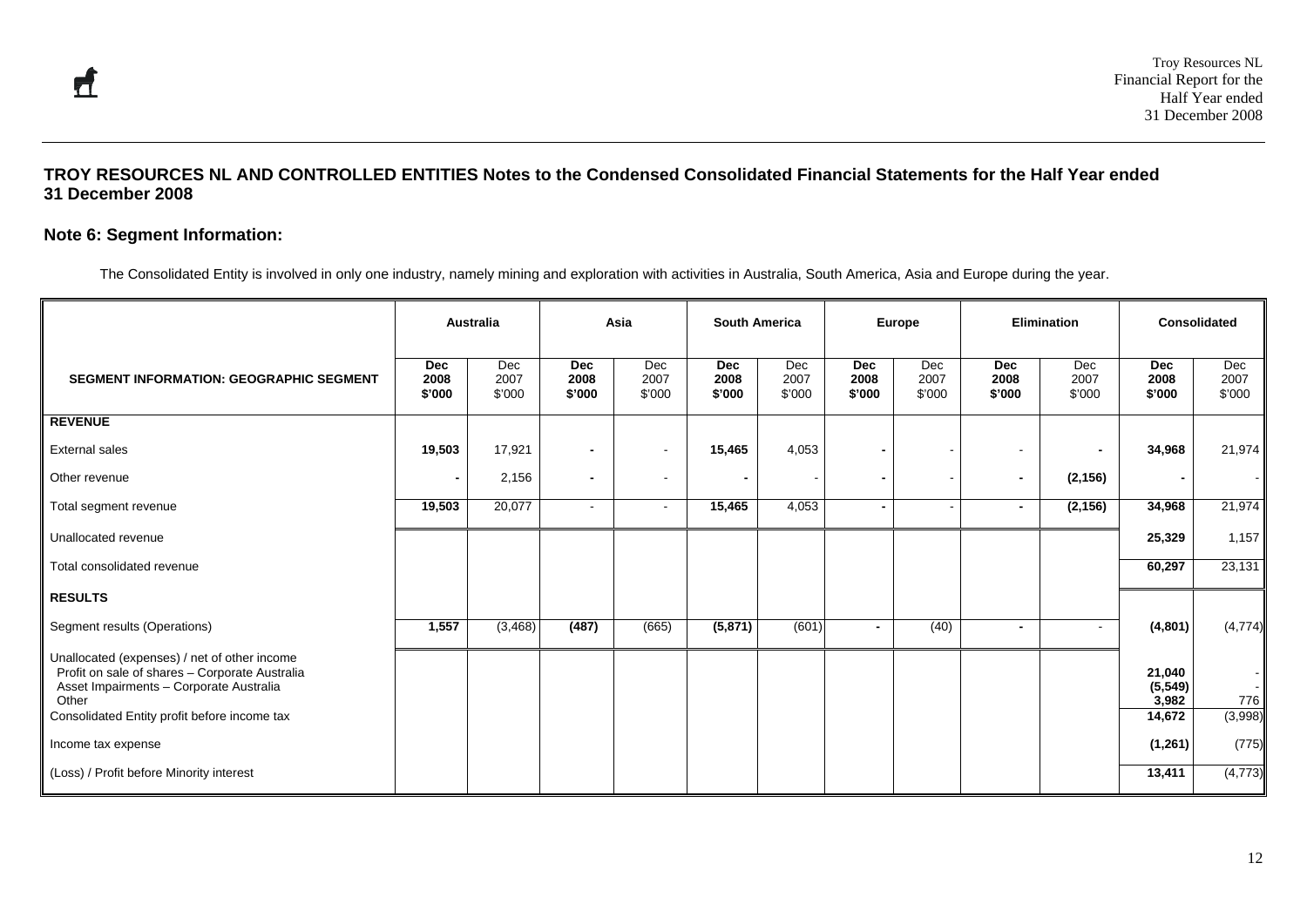#### **7. Contingent Liabilities**

- (a) Bank Guarantees provided by financial institutions given to various State Departments of Mines and Energy and joint venture partners total \$2,146,815 (June 2008: \$2,146,815). These are security amounts against breach of environmental conditions and are not expected to be exercised in the normal course of business; and
- (b) General sureties given to various State Departments of Mines and Energy total \$215,000 (June 2008: \$215,000). These are security amounts against breach of environmental conditions and are not expected to be exercised in the normal course of business.

#### **8. Subsequent Events**

• On 20 January 2009 the Company announced, due to the improved economics from the current Australian dollar gold price, a decision had been made to extend the mine life of the Sandstone operation by resuming mining ore from a cut-back to the Lord Nelson pit, subject to Department of Mines regulatory approval. This plan is expected to provide sufficient ore to maintain operations at Sandstone through to the end of calendar 2009. The company has purchased Australian dollar put options totalling 29,200 ounces with maturity dates between April and December 2009 and a strike (floor) price of A\$900.00 per ounce. The purchase of these put options acts to minimise the downside risk while maintaining full exposure to any increase in the Australian dollar gold price.

The above event has not had a financial impact on the half year ended 31 December 2008 apart from assisting to support the carrying value of the Sandstone Milling Plant and the payment for the Australian dollar gold put options on 29 December 2008 and has not otherwise been included in the financial report.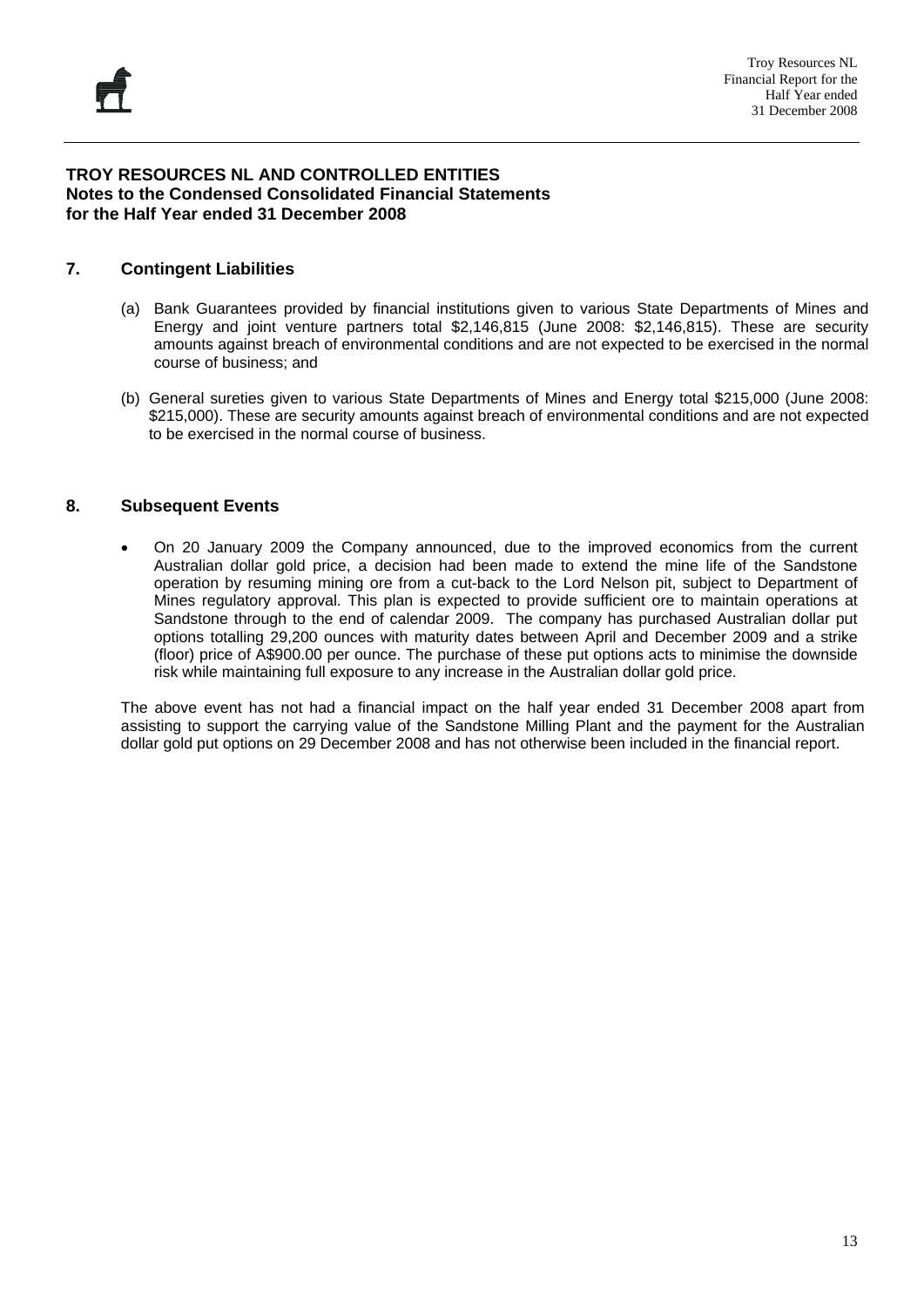#### **DIRECTORS' DECLARATION**

The Directors declare that:

- (a) the attached financial statements and notes thereto comply with accounting standards;
- (b) the attached financial statements and notes thereto give a true and fair view of the financial position and performance of the Consolidated Entity;
- (c) in the Directors' opinion, the attached financial statements and notes thereto are in accordance with the Corporations Act 2001; and
- (d) in the Directors' opinion, there are reasonable grounds to believe that the Company will be able to pay its debts as and when they become due and payable.

**Signed in accordance with a resolution of the Directors made pursuant to s.303(5) of the Corporations Act 2001.** 

**On behalf of the Directors** 

**Mr Paul Benson**  Managing Director & Chief Executive Officer

Perth, Western Australia Date: 20 February 2009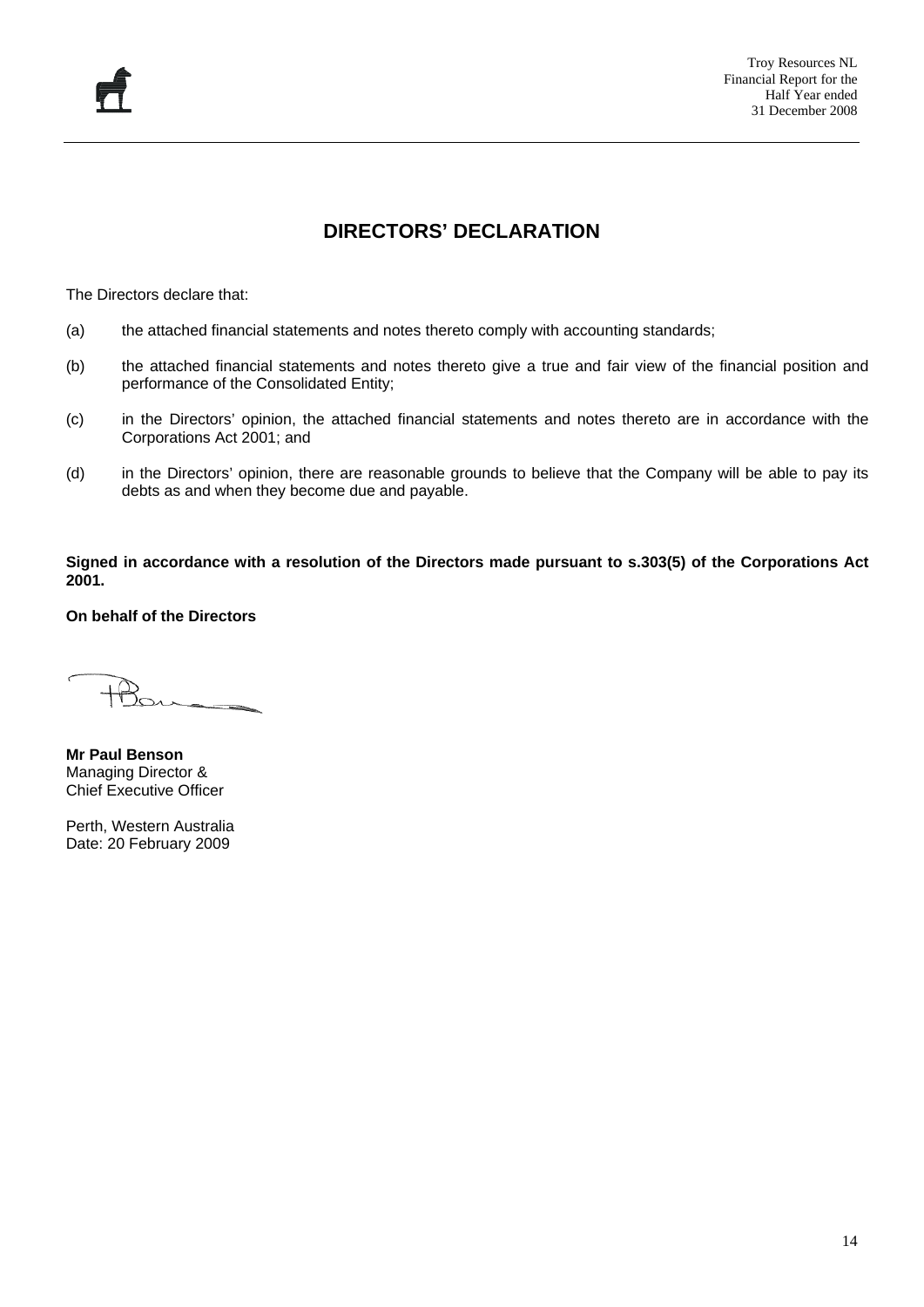## **Deloitte**.

Deloitte Touche Tohmatsu

Woodside Plaza Level 14 240 St Georges Terrace Perth WA 6000 GPO Box A46 Perth WA 6837 Australia

DX 206 Tel: +61 (0) 8 9365 7000 Fax: +61 (0) 8 9365 7001 www.deloitte.com.au

## **Independent Auditor's Review Report to the members of Troy Resources NL**

We have reviewed the accompanying half-year financial report of Troy Resources NL, which comprises the balance sheet as at 31 December 2008, and the income statement, cash flow statement, statement of changes in equity for the half-year ended on that date, selected explanatory notes and the directors' declaration of the consolidated entity comprising the company and the entities it controlled at the end of the half-year or from time to time during the half-year, as set out on pages 6 to 15.

#### *Directors' Responsibility for the Half-Year Financial Report*

The directors of the company are responsible for the preparation and fair presentation of the half-year financial report in accordance with Australian Accounting Standards (including the Australian Accounting Interpretations) and the *Corporations Act 2001*. This responsibility includes designing, implementing and maintaining internal control relevant to the preparation and fair presentation of the half-year financial report that is free from material misstatement, whether due to fraud or error; selecting and applying appropriate accounting policies; and making accounting estimates that are reasonable in the circumstances.

#### *Auditor's Responsibility*

Our responsibility is to express a conclusion on the half-year financial report based on our review. We conducted our review in accordance with Auditing Standard on Review Engagements ASRE 2410 *Review of an Interim Financial Report Performed by the Independent Auditor of the Entity*, in order to state whether, on the basis of the procedures described, we have become aware of any matter that makes us believe that the financial report is not in accordance with the *Corporations Act 2001* including: giving a true and fair view of the consolidated entity's financial position as at 31 December and its performance for the half-year ended on that date; and complying with Accounting Standard AASB 134 *Interim Financial Reporting* and the *Corporations Regulations 2001*. As the auditor of Troy Resources NL, ASRE 2410 requires that we comply with the ethical requirements relevant to the audit of the annual financial report.

A review of a half-year financial report consists of making enquiries, primarily of persons responsible for financial and accounting matters, and applying analytical and other review procedures. A review is substantially less in scope than an audit conducted in accordance with Australian Auditing Standards and consequently does not enable us to obtain assurance that we would become aware of all significant matters that might be identified in an audit. Accordingly, we do not express an audit opinion.